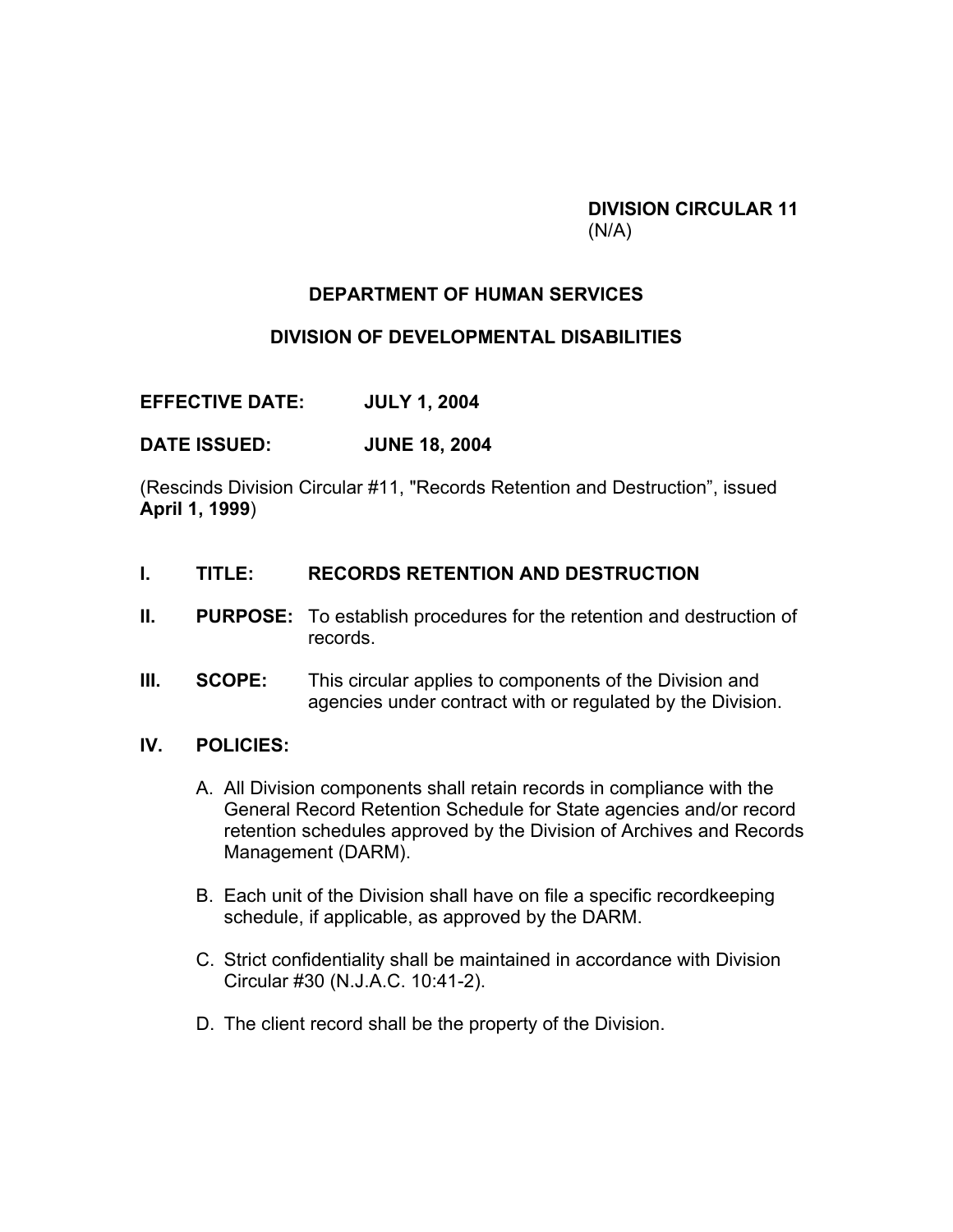## **V. GENERAL STANDARDS**

A. Definitions **–** For the purpose of this circular, the following terms shall have the meaning defined herein.

"Discharge" means the individual is no longer receiving services from the Division.

"General Records Retention Schedule for State Agencies" means a schedule approved by the State Records Committee for retention and destruction of common records maintained by various State agencies.

"Specific Records Retention Schedule" means a schedule for retention and destruction of specific records not included in the General Records Retention Schedule.

- B. When a person leaves a provider agency, all client records shall be immediately returned to the Division. A provider agency may keep a discharge summary with an outline of the time the person was with the agency and general services provided.
- C. The destruction of Division agency and client records is governed by the Destruction of Public Records Act (N.J.S.A. 47:3-15 et seq.) Permission must be obtained from DARM in order to destroy records listed on the Records Retention Schedule.
- D. The Administrator, Management Services within the Central Office of the Division shall be the liaison with the DARM. All questions should be referred to the Administrator, Management Services.
- E. No state official or provider agency shall be held liable for damages for loss, or in any matter, civil or criminal (N.J.S.A. 47-3-22) if records have been destroyed in accordance with the records retention schedule with proper authorization.
- F. Other than the client record, all records pertaining to the services provided by an agency under contract with or regulated by the Division shall be maintained according to the Department of Human Services Contract Policy and Information Manual.
- G. All client records shall be maintained for at least 10 years after the death or most recent discharge of the person. In the case of a discharged minor, such records shall be kept for 10 years following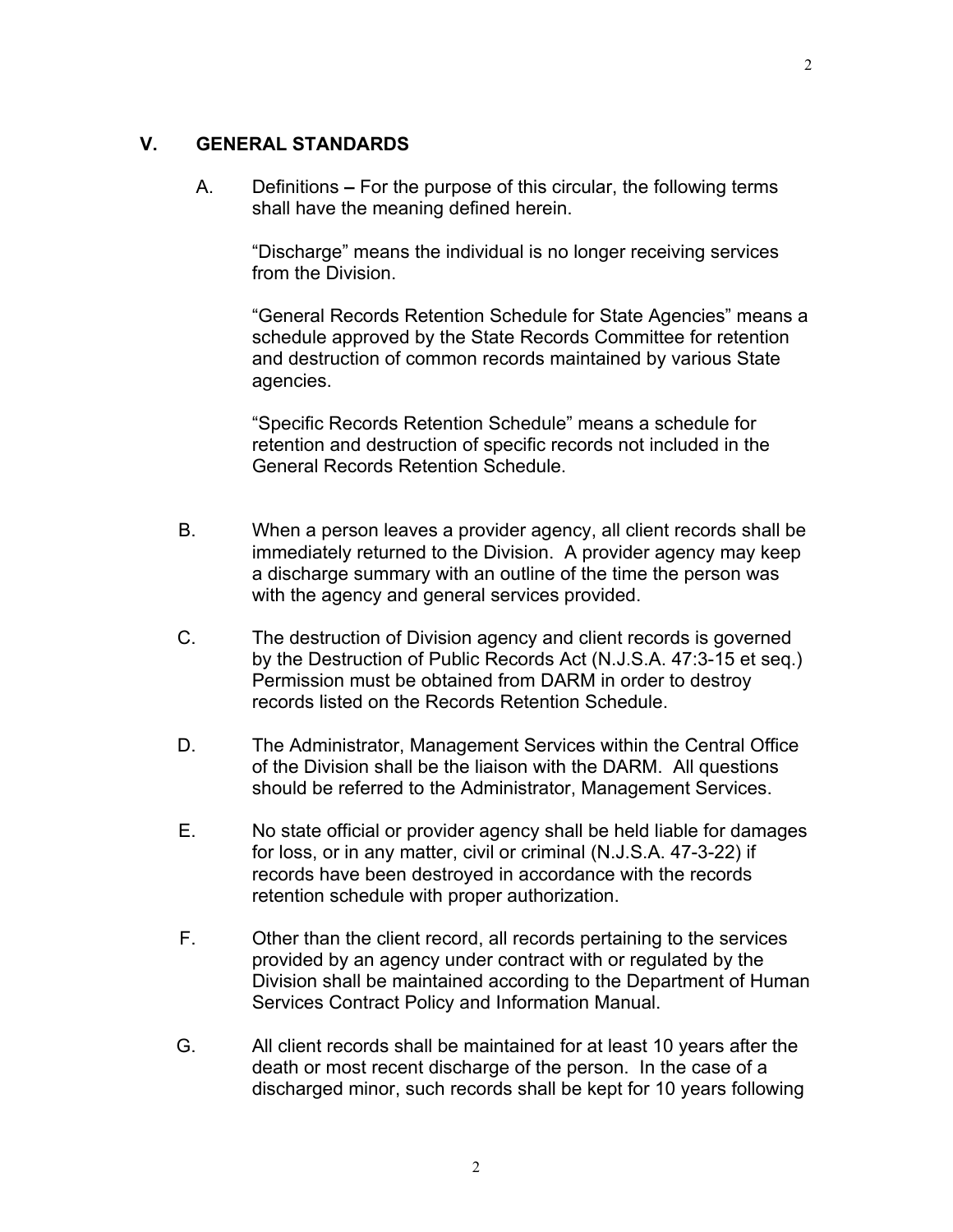the last date of discharge or until the minor reaches the age of 23 years, whichever is the longer period of time.

- H. In the case of a deceased minor, the record shall be kept for 10 years following the date of death.
- I. In instances of actual or anticipated litigation, claim negotiation, or audit initiated during the retention period, the records shall be retained until the completion of the action even though the retention period has been exceeded.

#### **VI. PROCEDURES**

- A. Records Retention Schedules
	- 1. A copy of the General Records Retention Schedule for State Agencies may be obtained from the Administrator, Management Services.
	- 2. Requests for a specific Records Retention Schedule shall be submitted to the Administrator, Management Services who shall forward the request to the DARM.
	- 3. Electronic records shall be retained in accordance with this circular.
	- 4. Microfilm may be used as a substitute for official paper records and shall be retained in accordance with this circular.
	- 5. Any deletions or additions to the record retention schedule shall be made by the DARM.
- B. Educational Records If educational records are provided to a Division component, as an informational copy, those educational records shall become part of the Division's client records and shall be released in accordance with this circular.
- C. Destruction of Records
	- 1. In order to destroy records, the component shall submit to DARM a "Request and Authorization of Records Disposal" form.